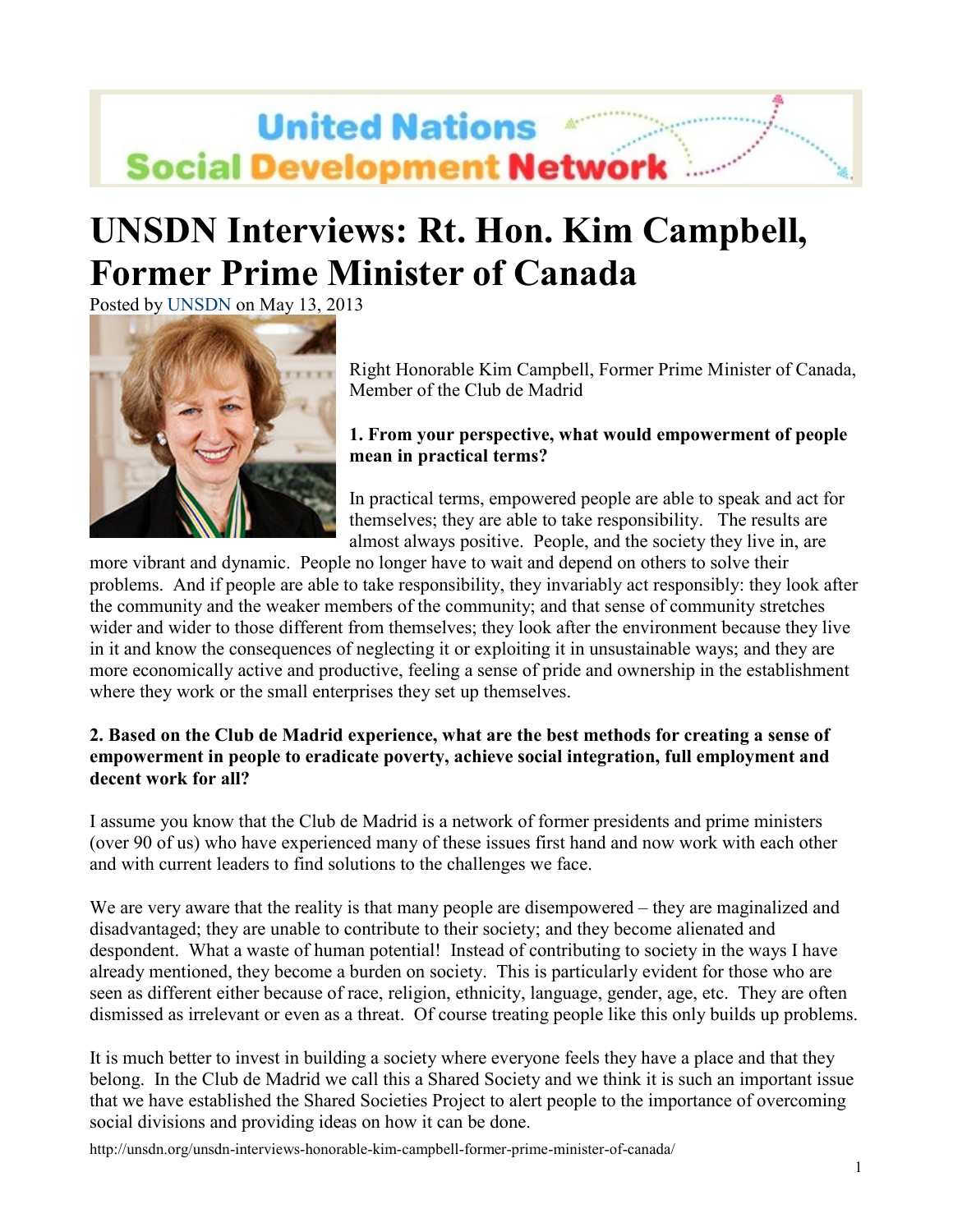We know that marginalization has to be reversed. People need to be recognized as stakeholders: that they have a stake in their own land; their environment; their workplace; their children's school; and so on. We talk about the importance of people having "voice" and by recognizing them as stakeholders one cannot deny them a voice. The International Labour Organisation *Convention* No.*169* deals with the rights of indigenous and tribal peoples to be consulted about decisions and plans which affect them. Twenty two countries have ratified this convention and Peru for example has passed a law on the right of consultation for indigenous people.

Rights also need to be recognized In many countries traditionally land was held in common and so in modern times the land rights of indigenous people were often ignored. As a result they have not been able not invest in it or use it fully. Now these rights are being recognized Only last year the Indian Government agreed to protect the land rights of poor dalit and tribal communities, which could affect 400 million landless people. In my country, Canada, the First Nations have been able to use their land to establish successful businesses. Similarly in New Zealand the award of fishing quotas has allowed Māori to develop the biggest fishing company in the country to the benefit of both the Māori and the national economy. Not only have developments like these restored pride and confidence but the original inhabitants have gained renewed respect from the rest of the population. So a Shared Society (which is an empowered society) makes good sense.

We also know that people need to be able to act for themselves and that means that their rights have to be recognized and that discrimination has to be challenged.

Education is also important not least because people are better able to make informed decisions. I acknowledge that people without formal education have intuitively and through experience known what was needed for the good of their community, and I would not want to take away from that. But we also know that education makes a profound difference to people's life chances and that access to education for young girls not only makes a huge difference to them but also to their future families.

Underneath it all the dignity of every individual has to be respected. If we respecting the dignity of others, we will be sensitive to their feelings, support their full participation in society and defend their rights.

#### **3. Can inclusive social policies empower people?**

The Shared Society Project has shown that building a shared or inclusive society is a benign circle and each development reinforce the others – if we respect others we are more open to ensure that people different from ourselves can play their full part in society, and as they play a full part in society we come to appreciate them, understand their needs and concerns and come to respect them.

So a Shared Society creates the opportunities and the space for people to take responsibility and become empowered. But it is also true that as people become empowered they are also able to influence society and ensure that it becomes more inclusive and shared. Empowerment in itself does not ensure social inclusion and a Shared Society, though it makes a significant contribution; while a Shared Society by definition is one that will ensure that all sections of that society are empowered to express and fulfill themselves.

Currently there is much discussion of the post-2015 Development Agenda to follow on from the Millennium Development Goals. Because of this benign circle in which social and economic

http://unsdn.org/unsdn-interviews-honorable-kim-campbell-former-prime-minister-of-canada/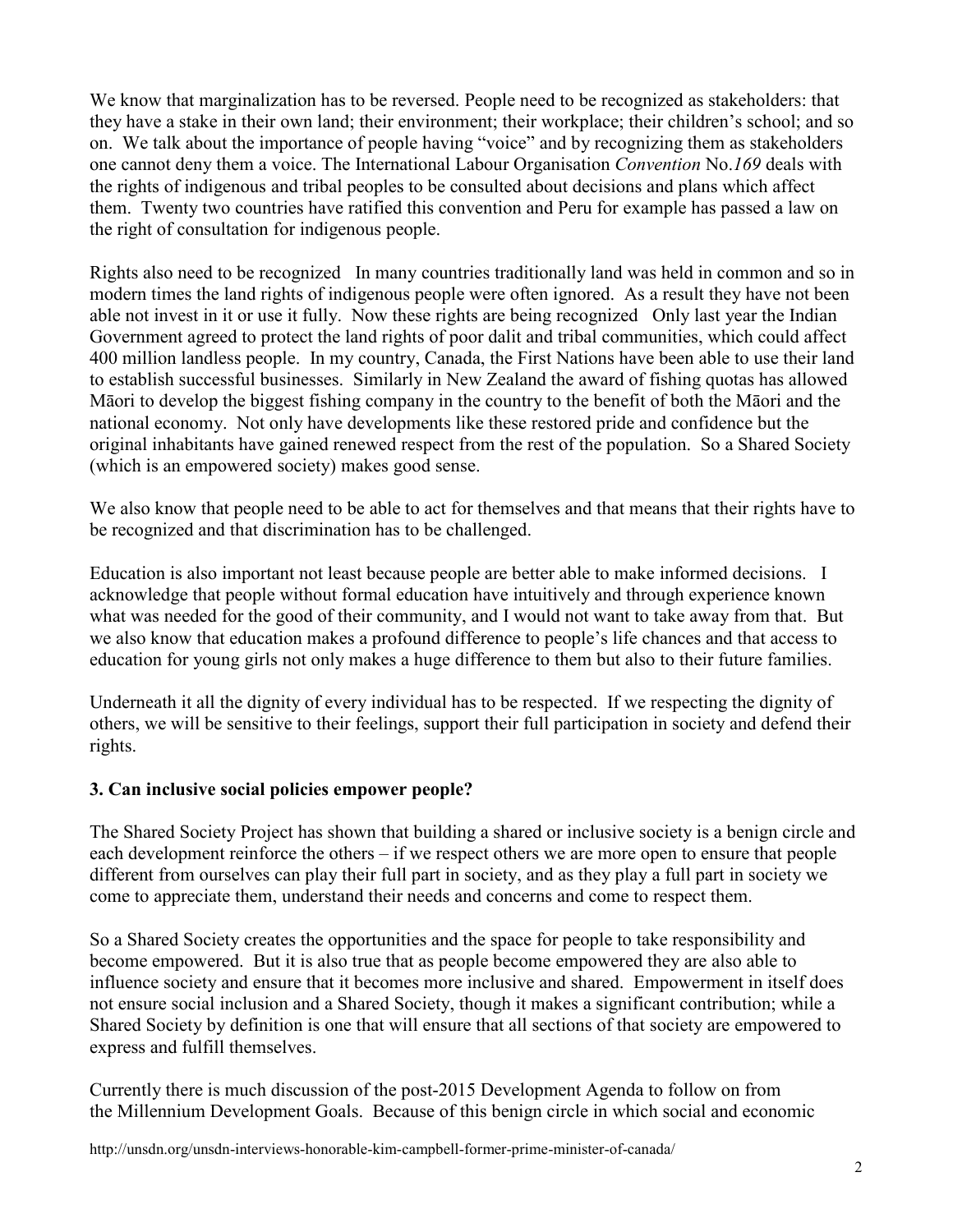inclusion and participation and empowerment are closely interlinked with all aspects of development, we are arguing strongly that these aspects need to be expressed in the new set of development goals.

#### **4. What international norms would be helpful in encouraging governments to promote empowerment?**

I think it should be clear from what I have said already that international norms and conventions do support and encourage governments to promote empowerment and shared societies. I mentioned already the ILO *Convention 169* on the rights of indigenous people and many other ILO Conventions also are helpful, as is its Decent Work Agenda and advocacy for social protection so that the state ensures that all people have not only a decent job but basic financial security.

*The Universal Declaration on Human Rights* and the many other statements of human rights are also very important in entrenching norms such as freedom of expression and freedom of assembly, though of course it would be invidious to pick out specific norms, because they all go together as a package to ensure that people are able to play a full part in and contribute to society.

I have also already mentioned the Millennium Development Goals and of course the UN Millennium Declaration was a very important reaffirmation of many rights which, if they are respected, promote empowerment and inclusion.

As I said earlier we see the search for a new set of Development Goals as an important opportunity to bring empowerment and Shared Societies into the centre of the discussion and show that they are themselves drivers of development. "Making poverty history" is of course important but it is not enough. If people are given a basic income, but are not able to fulfil themselves, make their own way in life and play a full part in society, then they will be left as discontented outsiders. We saw this recently in the Arab Awakening. While many people have been raised out of poverty in the last decade, inequality has increased and we know that extreme inequality drags a society down. On the other hand a Shared Society and empowered society enhances the possibility of meaningful development.

Sharing and empowerment should therefore be at the heart of development and that means we need to identify goals that advance communities in that direction. We can debate how those goals or norms should be expressed in the new development agenda. It could be a goal to increase political participation at all levels; it could be a goal that the rights of all sections of the society are protected; or it could be a goal that all communities have fair representation in the work force and/or fair access to land. With such provisions in place, all sections of society are then able to be involved in working together to achieve the other goals. Whatever goals we identify, they need to be tangible and measurable so that we know if they are being achieved. But we still have time to reach a consensus. The important immediate task is an agreement that we include goals related to inclusion and empowerment.

#### **5. In what ways innovation and technology have an impact on empowerment?**

Innovation and technology are already having an impact on empowerment, in particular information technology. I have mentioned the Arab awakening already and it was very much enabled by the use of social networks. People, often young people, who had no opportunity to participate in society through